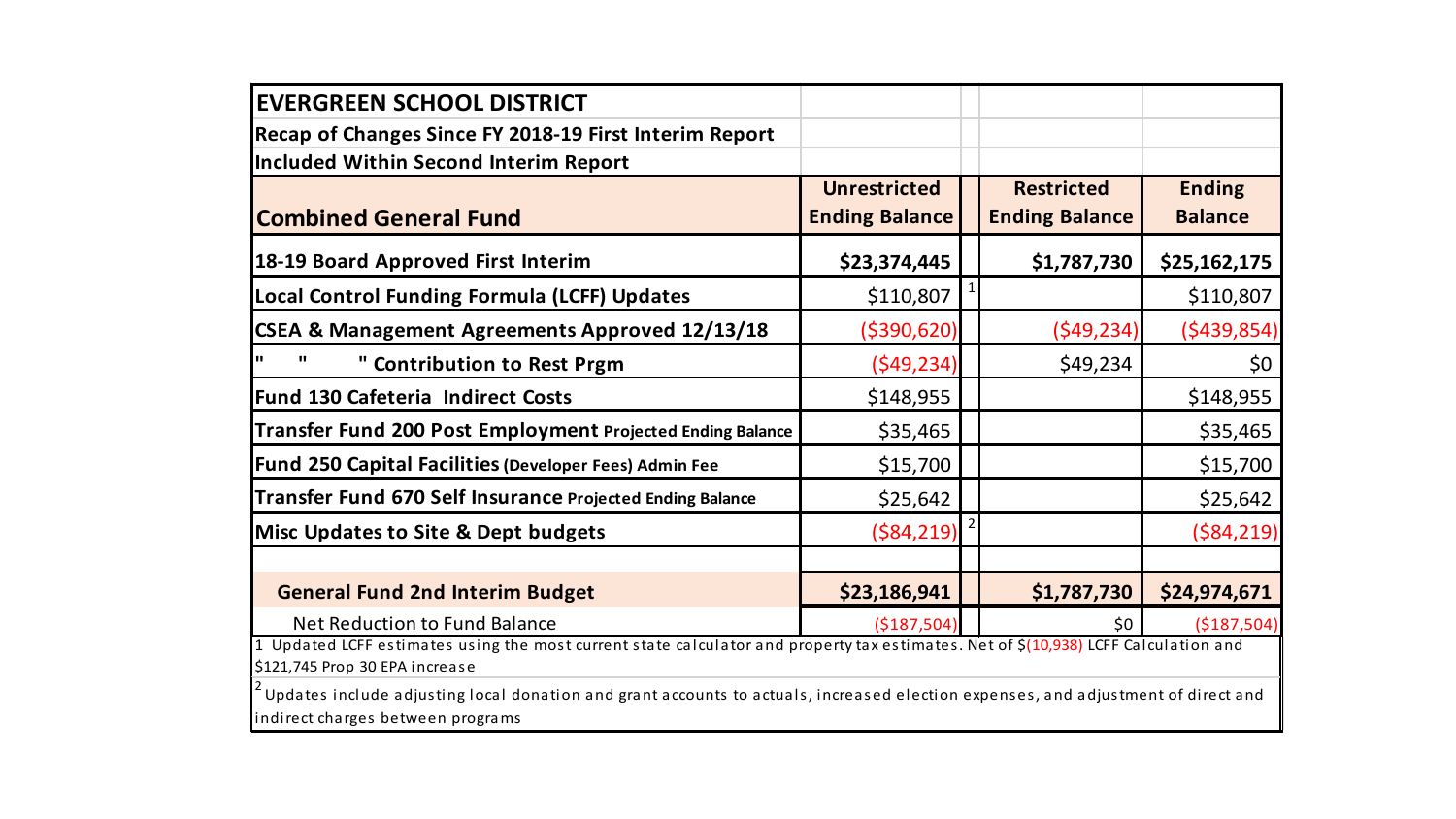|                                                     | <b>Unrestricted</b>   | <b>Restricted</b>     | <b>Ending</b>  |
|-----------------------------------------------------|-----------------------|-----------------------|----------------|
| <b>Combined General Fund</b>                        | <b>Ending Balance</b> | <b>Ending Balance</b> | <b>Balance</b> |
| <b>General Fund 2nd Interim Budget Designations</b> | \$23,186,941          | \$1,787,730           | \$24,974,671   |
| <b>Revolving Cash</b>                               | \$15,000              |                       | \$15,000       |
| <b>IStores</b>                                      | \$17,716              |                       | \$17,716       |
| Minimum Reserve for Economic Uncertainty (3%)       | \$3,693,516           |                       | \$3,693,516    |
| Unassigned/Unappropriated (For Future Board Action) | \$19,460,709          |                       | \$19,460,709   |
| Medi-Cal Admin Activities                           |                       | \$210,148             | \$210,148      |
| Special Ed: Mental Health                           |                       | \$1,575,454           | \$1,575,454    |
| Ongoing and Major Maintenance                       |                       | \$2,128               | \$2,128        |
| <b>General Fund 2nd Interim Budget</b>              | \$23,186,941          | \$1,787,730           | \$24,974,671   |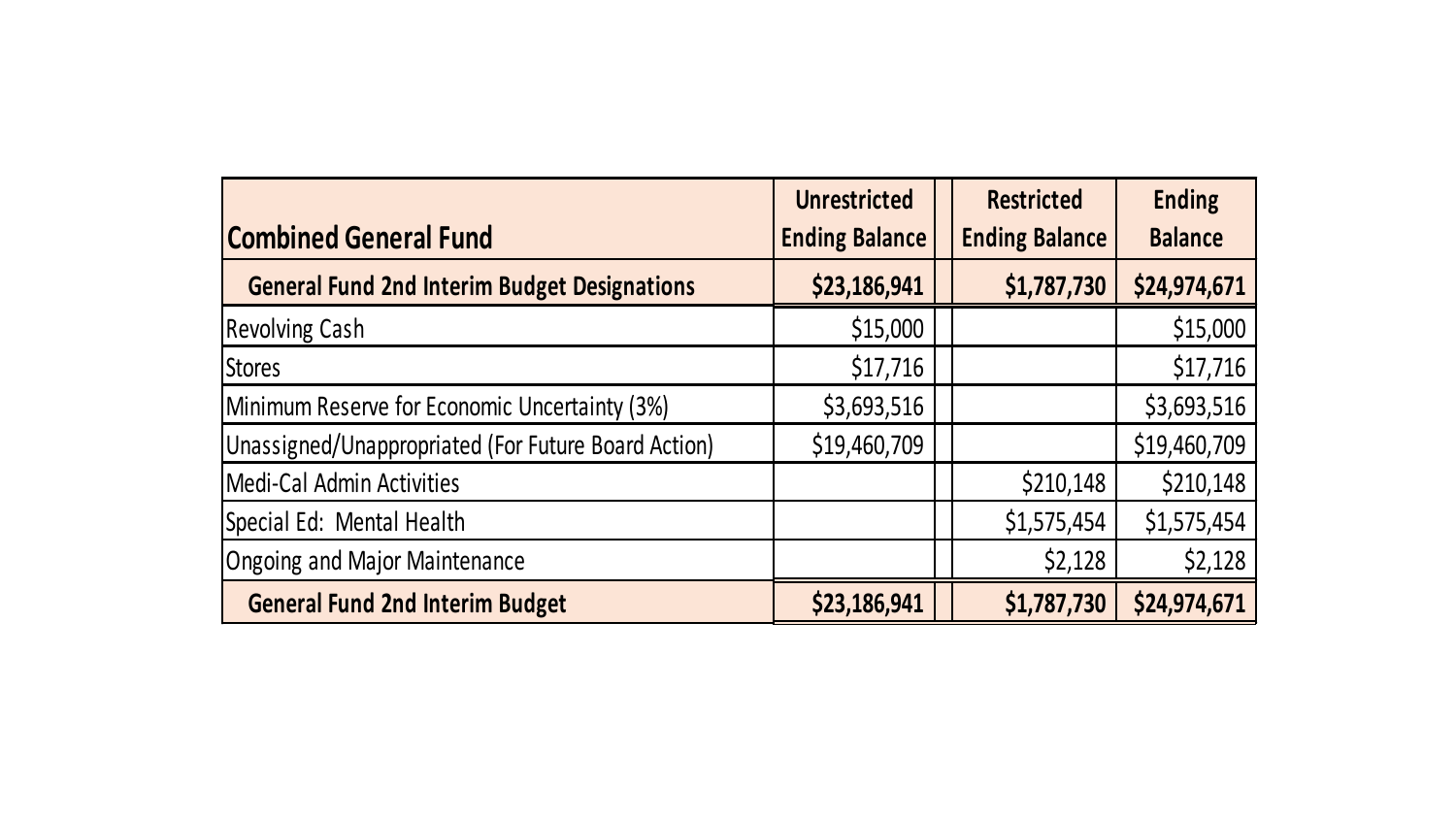| <b>EVERGREEN SCHOOL DISTRICT</b>                           |                |                              |                      |                |
|------------------------------------------------------------|----------------|------------------------------|----------------------|----------------|
| <b>COMBINED GENERAL FUND (Unrestricted and Restricted)</b> |                |                              |                      |                |
| 2nd Interim Multi-Year Projection                          |                |                              |                      |                |
|                                                            | 2017-18        | 2018-19                      | 2019-20              | 2020-21        |
| <b>SUMMARY</b>                                             | <b>AUDITED</b> | 2nd Interim<br><b>BUDGET</b> | <b>BUDGET</b>        | <b>BUDGET</b>  |
| <b>REVENUES</b>                                            |                |                              |                      |                |
| <b>Total Revenues</b>                                      | \$117,143,204  | \$121,668,765                | \$114,912,122        | \$113,306,473  |
| <b>EXPENDITURES</b>                                        |                |                              |                      |                |
| <b>Total Expenditures</b>                                  | 115,235,117    | 123, 117, 196                | 120,869,735          | 123,857,143    |
| <b>SURPLUS/(DEFICIT)</b>                                   | \$1,908,087    | (S1, 448, 431)               | $($ \$5,957,613) $ $ | (\$10,550,670) |
| Beginning Fund Balance - Unrestricted                      | 21,736,909     | 21,187,090                   | 23,186,941           | 17,278,068     |
| Beginning Fund Balance - Restricted                        | 2,778,106      | 5,236,012                    | 1,787,730            | 1,738,990      |
| <b>COMBINED GENERAL FUND PROJECTED ENDING BALANCE</b>      | \$26,423,102   | \$24,974,671                 | \$19,017,058         | \$8,466,388    |
|                                                            |                |                              |                      |                |